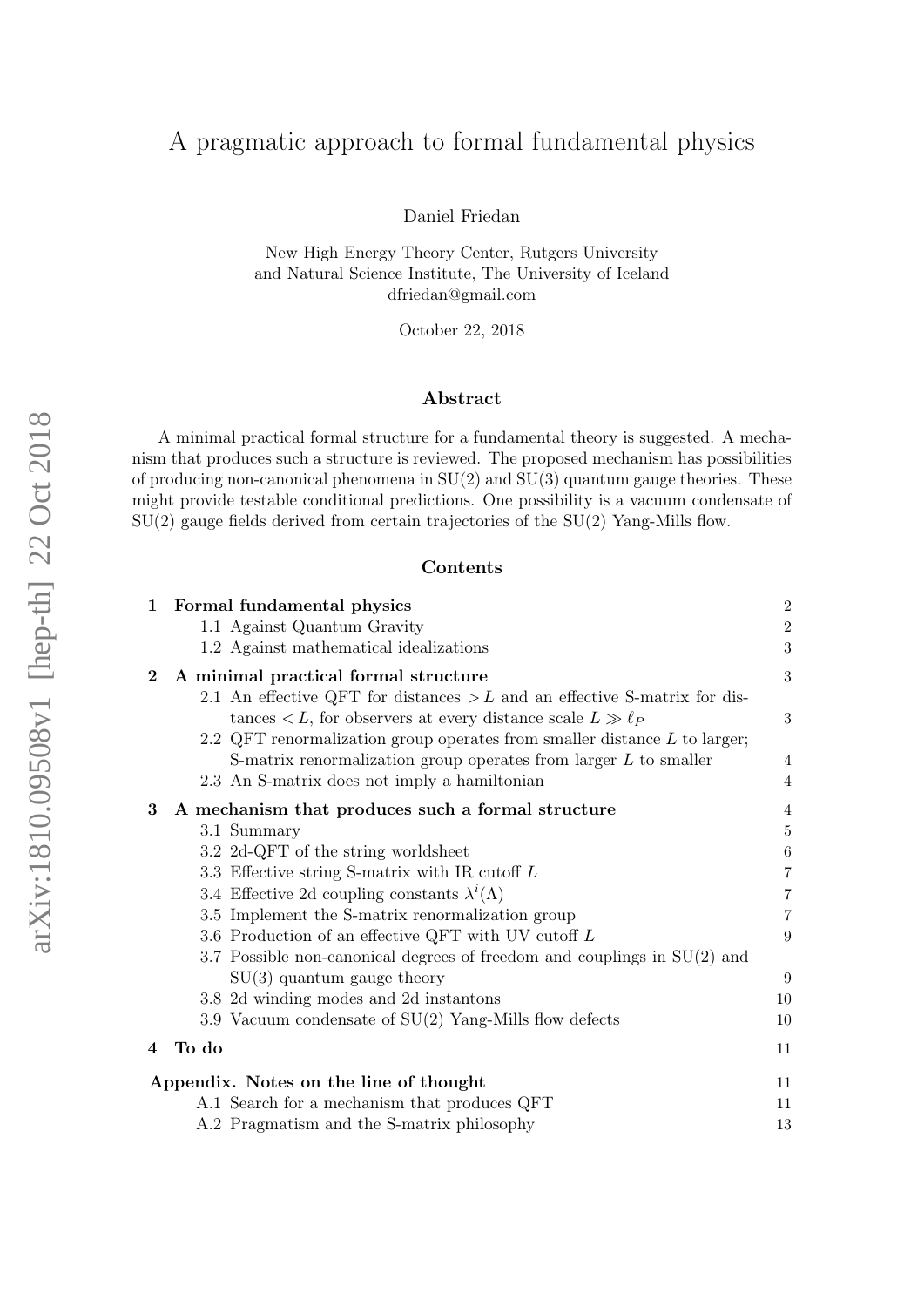# <span id="page-1-0"></span>1 Formal fundamental physics

For 45 years, the most fundamental theory of physics has been the Standard Model combined with General Relativity. It describes almost everything known at distances larger than about  $(10^3 \text{GeV})^{-1}$ . Dark matter, neutrino mixing, and some CP violation are the only observed phenomena left unexplained. The project of formal fundamental physics is to hypothesize a more comprehensive formal machinery that includes the SM+GR and makes predictions that can be checked against experiment. It seems overreaching to attempt to predict the SM+GR itself. Sufficient would be conditional predictions of the form if the formalism produces the  $SM+GR$  then it must also produce such and such testable phenomena beyond the  $SM+GR$ . An example is proton decay conditionally predicted by Grand Unification. If a conditional prediction were to check successfully against experiment, then the proposed formalism would become a serious candidate for a more fundamental theory.

SM+GR is an effective quantum field theory with short distance cutoff on the order of  $(10^3 \text{GeV})^{-1} = 10^{16} \ell_P$  where  $\ell_P$  is the Planck distance. GR can be treated as an effective QFT because quantum effects are negligible at distances  $\gg \ell_P$ . The effective QFT with short distance cutoff  $10^{16}\ell_P$  is indistinguishable from classical GR. A more comprehensive formalism should be capable of producing an effective QFT such as the SM+GR and should make definite conditional predictions of observable phenomena beyond the SM+GR.

In the 45 years since the SM was verified, none of the attempts at formal fundamental physics have worked (in the strict theoretical physics sense of 'worked' — making predictions that check successfully against experiment). One reaction is to give up on the project, perhaps hoping that experiment will eventually provide more guidance. Alternatively, it might be useful to reexamine the assumptions that have guided the formal fundamental physics enterprise and reconsider paths not taken. SM+GR already encodes very much experimental evidence. New high energy discoveries will most likely lead to a new effective QFT that improves incrementally on the SM. The question for formal fundamental physics is how to use a specific effective QFT such as the SM+GR as guidance towards a formalism more comprehensive and more predictive than effective QFT in general.

### <span id="page-1-1"></span>1.1 Against Quantum Gravity

It might be useful to question the truism that General Relativity and Quantum Mechanics have to be reconciled in a theory of Quantum Gravity. On the contrary, there is no appreciable conflict at distances  $\gg \ell_P$ . The smallest distance presently accessible to experiment is roughly  $L_{\text{exp}} = (10^3 \text{GeV})^{-1} = 10^{16} \ell_P$ . To suppose a conflict is to extrapolate the validity of both Quantum Mechanics and General Relativity over 16 orders of magnitude from  $10^{16}\ell_P$  down to  $\ell_P$ . Nothing is known about physics at such small distances.

10<sup>18</sup> 10<sup>1</sup> 10<sup>15</sup> 10<sup>4</sup> 10<sup>12</sup> 10<sup>7</sup> 10<sup>9</sup> 10<sup>10</sup> 10<sup>6</sup> 10<sup>13</sup> 10<sup>3</sup> 10<sup>16</sup> 10<sup>0</sup> 10<sup>19</sup> 10−<sup>3</sup> 10<sup>22</sup> 10−<sup>6</sup> 10<sup>25</sup> 10−<sup>9</sup> 10<sup>28</sup> 10−<sup>12</sup> 10<sup>31</sup> energy (GeV) distance (`<sup>P</sup> ) · · · · · · `<sup>P</sup> Lexp 1mm ???? ??? ?? ? Quantum Mechanics

Such a presumptuous extrapolation beyond the physical evidence would be justifiable if it yielded a testable prediction, as for example the extrapolation of Grand Unification gave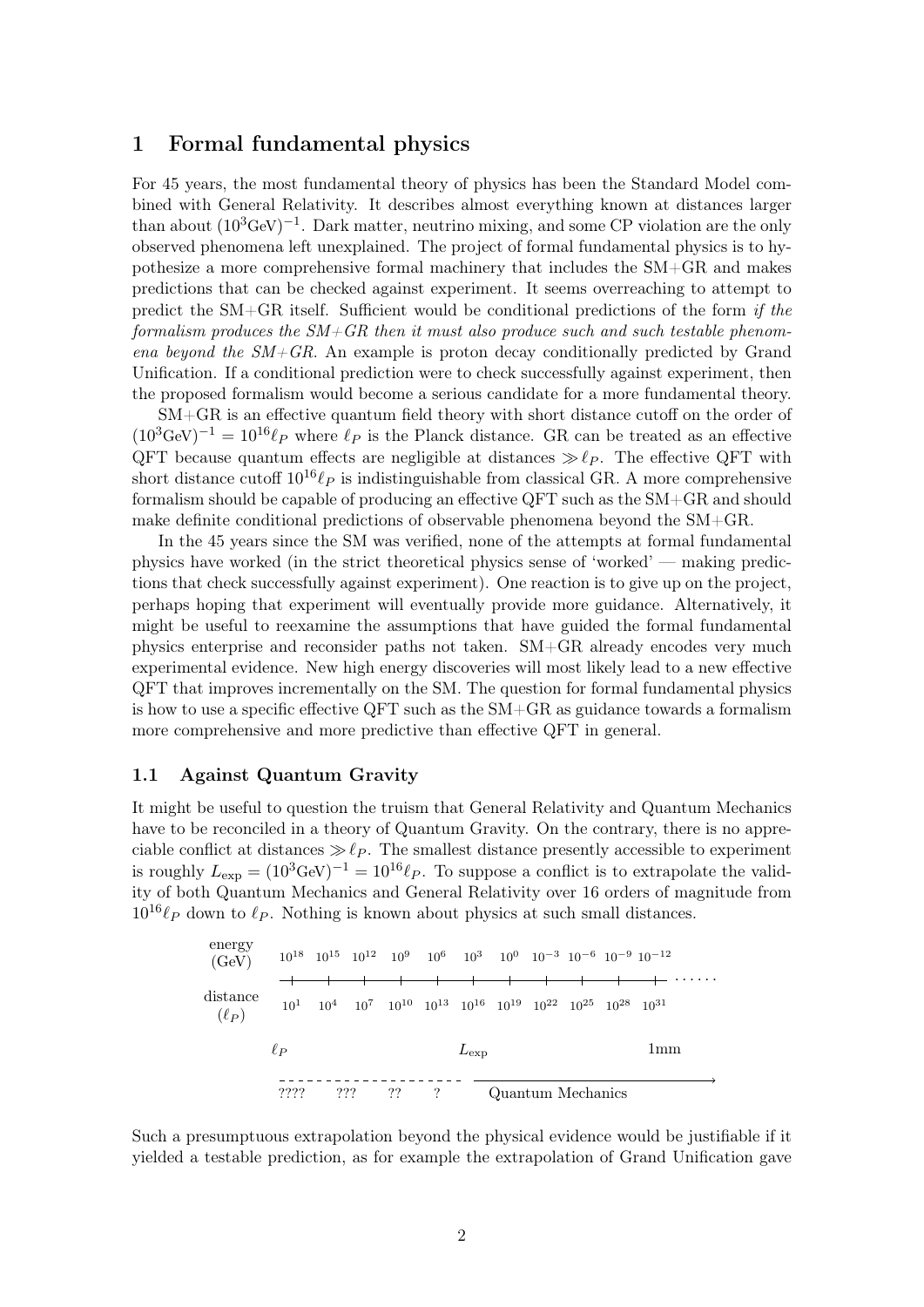the conditional prediction of proton decay. But it is implausible that any proposed theory of Quantum Gravity can be checked experimentally given that the smallest distance presently accessible to experiment is  $10^{16}\ell_P$ . There is no practical possibility of checking whether any proposed theory of Quantum Gravity actually describes the real world. Without the possibility of an experimental test, except in fantasy, any such extreme extrapolation beyond the experimental evidence is unlikely to be useful for fundamental physics.

#### <span id="page-2-0"></span>1.2 Against mathematical idealizations

Formal structures are used in physics for practical purposes, not as ideal mathematical forms. A quantum field theory is used as an effective theory describing physics at distances greater than some UV cutoff at the short distance limit of the evidence. An effective QFT says nothing about distances smaller than the UV cutoff. It does not even suppose the existence of a space-time continuum. Continuum QFT is a mathematical idealization which extrapolates far beyond the practical use of the formalism.

Likewise, an S-matrix is used as an effective theory that describes physics at distances smaller than the scattering region. The asymptotic S-matrix is a mathematical idealization which supposes ingoing scattering states produced infinitely early in time and infinitely far from the scattering region and outgoing scattering states detected infinitely later in time and infinitely far away. Actual scattering experiments take place within a finite region of space over a finite period of time. Again, the idealized asymptotic S-matrix extrapolates far beyond the practical use of the formalism.

These mathematical idealizations serve mathematical purposes. But the practical limits of physical knowledge are encoded in the effective QFT with a UV cutoff and the effective S-matrix with an IR cutoff.

# <span id="page-2-1"></span>2 A minimal practical formal structure

### <span id="page-2-2"></span>2.1 An effective QFT for distances  $>L$  and an effective S-matrix for distances  $\langle L, \text{ for observers at every distance scale } L \gg \ell_P$

A leading edge high energy experiment of size  $L$  probes for new physics at distances  $\lt L$ . The observer has in hand an effective QFT for distances  $\geq L$ . Short distance physics is probed by sending things in and measuring what comes out. Measurements are expressed as scattering amplitudes between states of the effective QFT. There is only an effective S-matrix with IR cutoff L for short distance physics.

Prudence and practicality suggest a formalism that corresponds with what is observable. For every  $L \gg \ell_P$  there should be an effective QFT(L) with UV cutoff L and an effective S-matrix( $L$ ) with IR cutoff L. The meaning of "short distance physics" depends on the scale L of the observer. L is a sliding distance scale. The condition  $L \gg \ell_P$  expresses the impracticality of experimenting anywhere near the Planck scale.

distance 
$$
\frac{1}{10^1}
$$
  $\frac{1}{10^4}$   $\frac{1}{10^7}$   $\frac{1}{10^{10}}$   $\frac{1}{10^{13}}$   $\frac{1}{10^{16}}$   $\frac{1}{10^{19}}$   $\frac{1}{10^{22}}$   $\frac{1}{10^{25}}$  ...  
\nL  
\n $\leftarrow$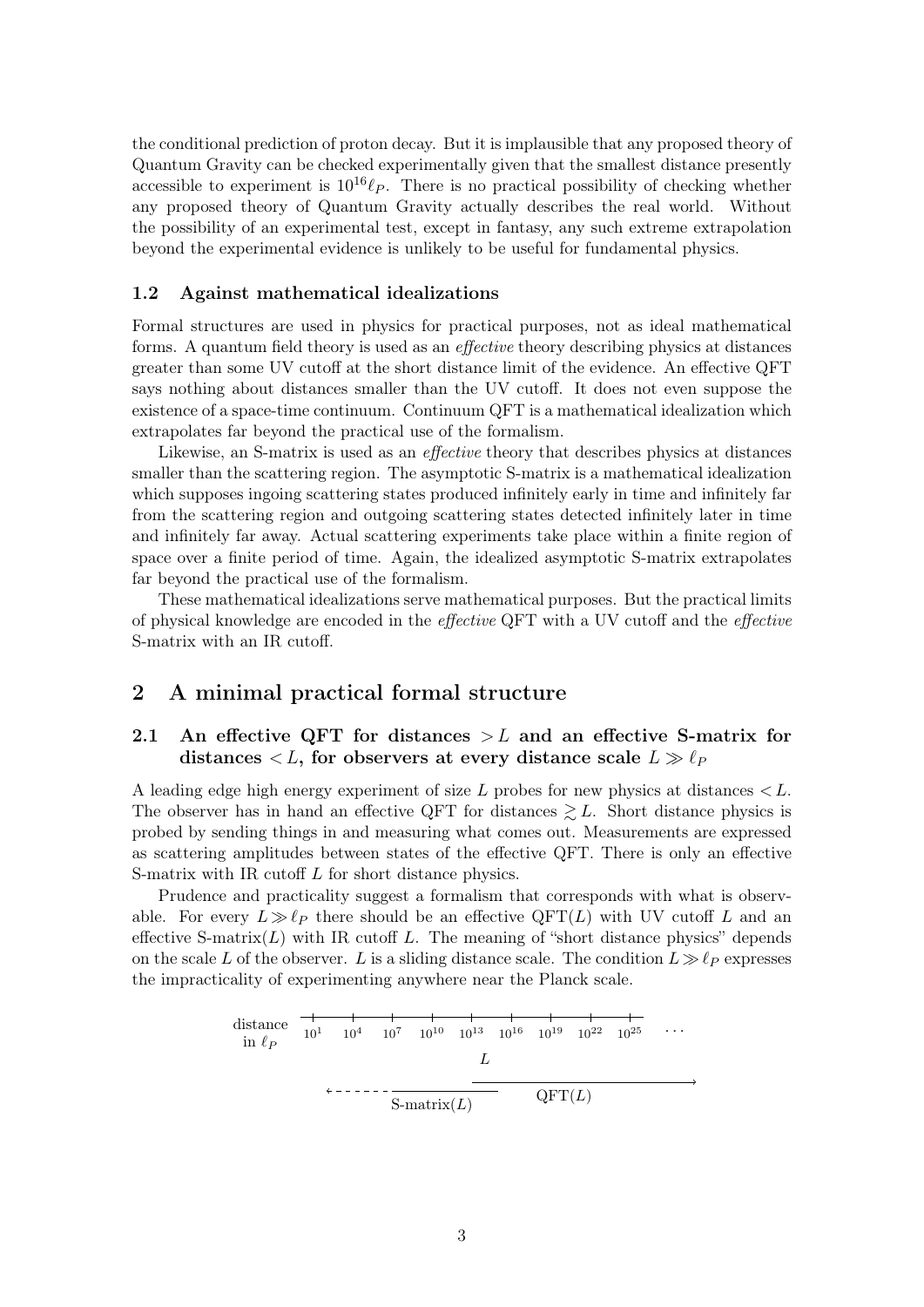# <span id="page-3-0"></span>2.2 QFT renormalization group operates from smaller distance  $L$  to larger; S-matrix renormalization group operates from larger  $L$  to smaller

The descriptions of physics must be consistent as progress pushes to shorter distance  $L'$ .

$$
L' < L
$$
\n
$$
\longleftarrow
$$
\n
$$
\longleftarrow
$$
\n
$$
\longleftarrow
$$
\n
$$
\longleftarrow
$$
\n
$$
\longleftarrow
$$
\nQFT(L)\n
$$
\longleftarrow
$$
\nQFT(L')\n
$$
\longleftarrow
$$
\nQFT(L')

- C1 QFT $(L)$  must derive from QFT $(L')$  by the QFT renormalization group.
- C2 S-matrix(L) must agree with the scattering amplitudes derived from  $QFT(L')$  at intermediate distances between  $L'$  and  $L$ .
- C3 S-matrix $(L')$  must derive from S-matrix $(L)$  by the "S-matrix renormalization group".

The S-matrix RG is the operation on effective S-matrices that takes an effective S-matrix with IR cutoff distance  $L$  to an effective S-matrix with smaller IR cutoff distance  $L'$  by using the scattering states at scale  $L$  to make the scattering states at the smaller scale  $L'$ . The S-matrix RG and the QFT RG operate in opposite directions on the distance scale. The ideas of the effective S-matrix and the S-matrix RG are illustrated by the constructions in section [3.3](#page-6-0) and section [3.5](#page-6-2) below. Technical definitions remain to be formulated.

### <span id="page-3-1"></span>2.3 An S-matrix does not imply a hamiltonian

The formal structure  $QFT(L) + S-matrix(L)$  is local in L. An observer at scale L makes only a modest extrapolation by supposing there will be a somewhat more fundamental effective  $QFT(L')$  at somewhat smaller distance  $L'$ . There is no presumption of  $QFT$ or any quantum mechanical hamiltonian all the way down to  $\ell_P$ . An S-matrix does not necessarily come from a microscopic hamiltonian. An S-matrix can be derived from a microscopic hamiltonian, but not vice versa.

Nor does an S-matrix imply an effective QFT in the IR, even if the IR limit of the S-matrix matches the scattering amplitudes of the effective QFT. Such a coincidence only means that the effective QFT is consistent with the S-matrix. There is still need for a mechanism that actually produces the effective QFT. One possible mechanism is the RG acting on a microscopic QFT or other microscopic hamiltonian system. But there could be mechanisms for producing effective QFT that do not depend on such an extrapolation.

### <span id="page-3-2"></span>3 A mechanism that produces such a formal structure

A search for a mechanism that would produce a realistic QFT began with [\[1,](#page-14-0) [2\]](#page-14-1). A mechanism was finally proposed in [\[3\]](#page-14-2). The mechanism produces a formal structure such as described above. The line of thought is sketched in the Appendix.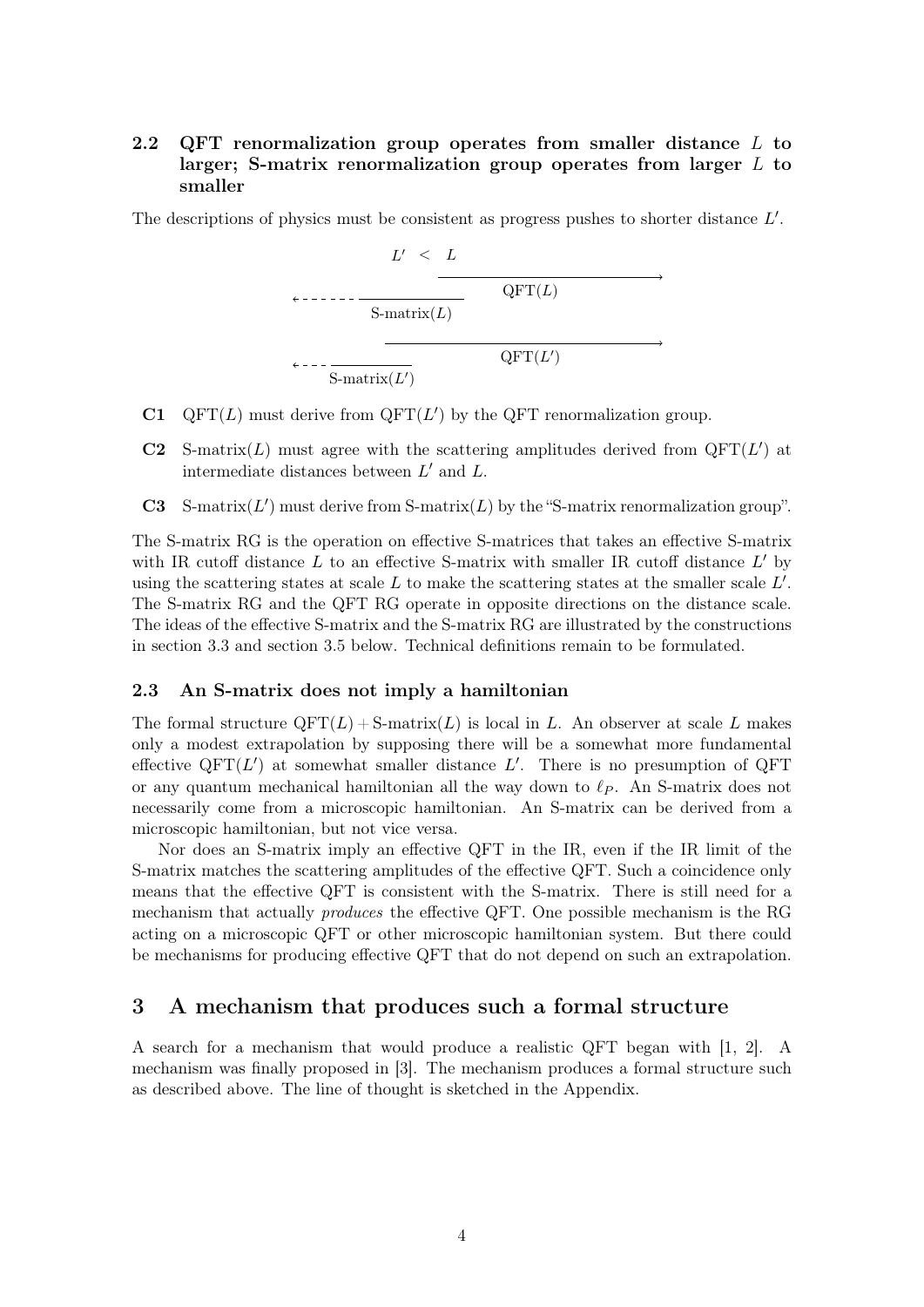#### <span id="page-4-0"></span>3.1 Summary

- 1. String theory provides a way to construct a self-consistent S-matrix for short distance physics without using a microscopic QFT.
- 2. When the string worldsheet is an effective 2d-QFT with 2d UV cutoff distance  $\Lambda^{-1}$ , the string S-matrix is an effective S-matrix $(L)$  with IR cutoff distance  $L$  given in dimensionless units by  $L^2 = \ln(\Lambda/\mu)$  where  $\mu^2|dz|^2$  is the worldsheet metric. The condition  $L \gg 1$  is the requirement  $\Lambda^{-1} \ll \mu^{-1}$ , i.e., the requirement that the 2d cutoff distance  $\Lambda^{-1}$  be insignificant at the 2d distance scale  $\mu^{-1}$  of the S-matrix calculation.
- 3. The string background is encoded in the local worldsheet physics at 2d distance  $\Lambda^{-1}$ .
- 4. The S-matrix RG acts on S-matrix $(L)$  by integrating out the froth of small handles in the worldsheet, increasing the 2d UV cutoff  $\Lambda^{-1}$ , decreasing the IR cutoff L.
- 5. The effects of the froth of small handles are replicated by a certain 2d nonlinear model (2d-NLM) called the  $\lambda$ -model. The  $\lambda$ -model is mathematically natural. The target manifold is the space of effective 2d-QFTs of the worldsheet, parametrized by the effective 2d coupling constants  $\lambda^{i}(\Lambda)$  at 2d scale  $\Lambda^{-1}$ . These  $\lambda^{i}(\Lambda)$  are the modes of the classical background space-time fields with UV cutoff  $L$ . The target manifold of the  $\lambda$ -model is thus the space of classical space-time fields with UV cutoff L.
- 6. The froth of small handles is replaced by the  $\lambda$ -fluctuations at 2d distances  $\langle \Lambda^{-1}, \rangle$ which produce an effective worldsheet QFT with 2d UV cutoff  $\Lambda^{-1}$ .



- 7. Integrating out the λ-fluctuations has the same effect as integrating out the froth of small handles so the 2d-RG of the  $\lambda$ -model implements the S-matrix RG.
- 8. The 2d-RG of the  $\lambda$ -model also produces a measure on the target manifold. This is the *a priori* measure of the 2d-NLM. A measure on the target manifold of the  $\lambda$ -model is a functional integral over the space-time fields with UV cutoff  $L$ , i.e., an effective quantum field theory  $QFT(L)$ .
- 9. The quantum states of  $QFT(L)$  are the quantum string backgrounds.
- 10.  $QFT(L)$  and S-matrix(L) automatically satisfy the consistency conditions C1, C2, C3. The λ-model produces a consistent realization of the minimal practical formal structure described above.
- 11. The effective  $QFT(L)$  is produced by a 2d mechanism that does not necessarily correspond to canonical quantization (except perturbatively). There are concrete possibilities of nonperturbative semi-classical 2d effects which could produce non-canonical degrees of freedom and non-canonical interactions in  $QFT(L)$ . These 2d effects are the 2d winding modes and 2d instantons coming from nontrivial homotopy groups  $\pi_1$  and  $\pi_2$  of the space of space-time fields which is the target manifold of the  $\lambda$ -model. These homotopy groups are nontrivial when the space-time fields include  $SU(2)$  or  $SU(3)$ gauge fields in four space-time dimensions.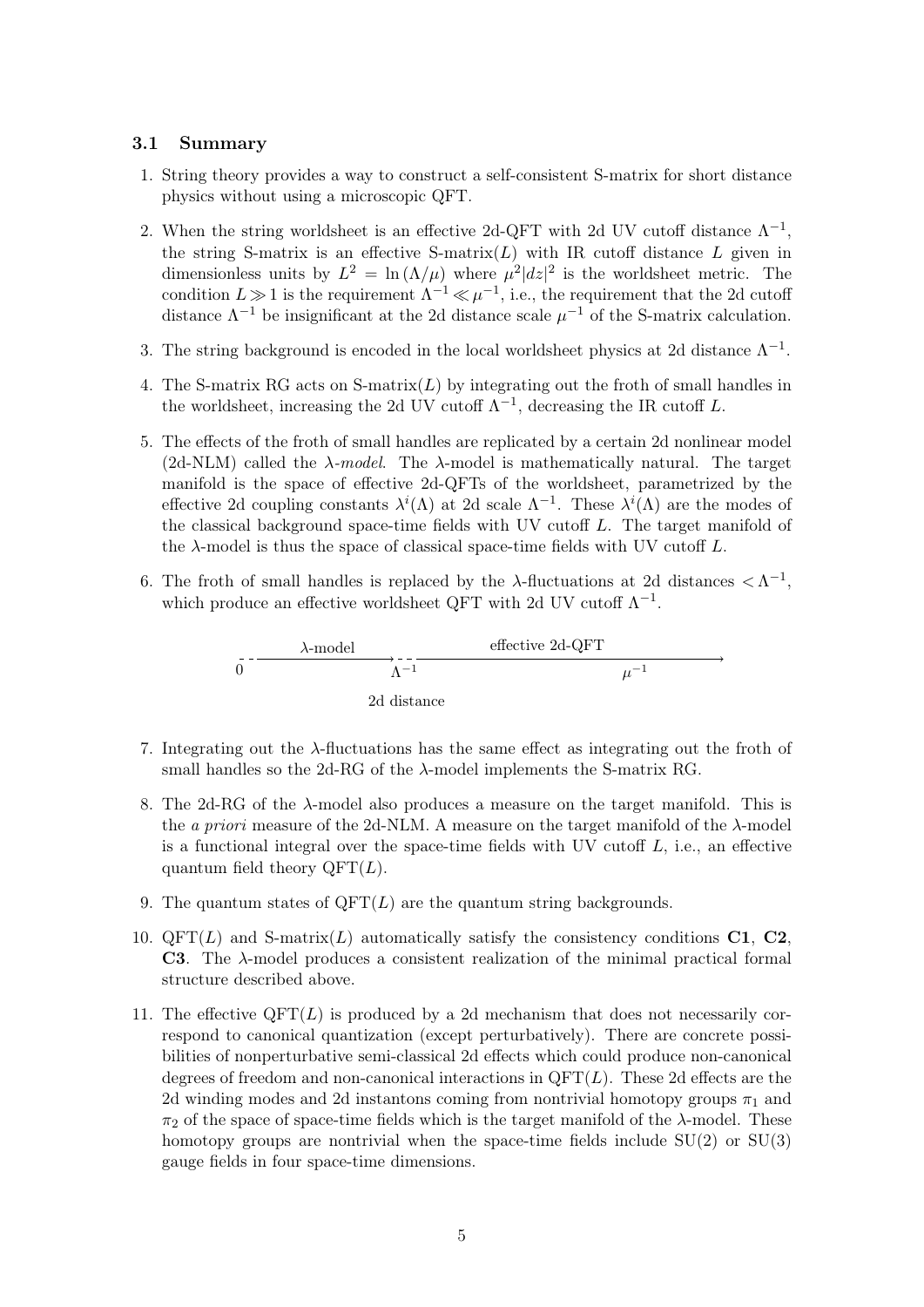The last point is the main reason for investigating the  $\lambda$ -model as a formalism for fundamental physics. There are possibilities of conditional predictions of the form if  $QFT(L)$ contains  $SM+GR$ , then it predicts certain specific non-canonical degrees of freedom and interactions beyond those of the canonically quantized effective quantum field theory.

#### <span id="page-5-0"></span>3.2 2d-QFT of the string worldsheet

In the general renormalizable 2d nonlinear model

$$
\int e^{-\int d^2z \, g_{\mu\nu}(X)\partial X^{\mu}\bar{\partial}X^{\nu}} \mathcal{D}X \qquad X(z) \in M \tag{1}
$$

the field  $X(z)$  takes values in a target manifold M. The 2d coupling constants are given by a Riemannian metric  $g_{\mu\nu}(X)$  on M. The manifold M is taken compact and  $g_{\mu\nu}(X)$ euclidean signature so that the 2d-QFT will be well defined. The 2d-RG

$$
\Lambda \frac{\partial}{\partial \Lambda} g_{\mu\nu}(X) = -R_{\mu\nu}(X) + O(R^2)
$$
\n(2)

drives the 2d-NLM to a solution of  $R_{\mu\nu} = 0$ .

The 2d-QFT of the string worldsheet is an elaboration of the general 2d-NLM in which the target manifold  $M$  is space-time and the 2d coupling constants consist of the spacetime metric  $g_{\mu\nu}(X)$  and also some non-abelian gauge fields, scalar fields, fermion fields, etc. on the space-time M. The equation  $\beta = 0$  generalizing  $R_{\mu\nu} = 0$  is a semi-realistic supersymmetric classical field equation which includes GR and potentially the SM.

In abstract language,

 $\lambda^i$  = the 2d coupling constants,

 $\phi_i(z)$  = the corresponding spin-0 scaling fields of the 2d-QFT,

 $|\phi_i\rangle$  = the corresponding radial quantization states on the unit circle in 2d,

 $G_{ij}$  = the natural metric  $\langle \phi_i | \phi_j \rangle$ .

The index i labels the modes of the space-time fields. For example, the modes of the space-time metric and the corresponding 2d fields are

$$
\delta_i g_{\mu\nu}(X) = e^{ip_\mu(i)X^\mu} h_{\mu\nu}(i) \qquad \phi_i(z) = e^{ip_\mu(i)X^\mu(z)} h_{\mu\nu}(i) \partial X^\mu \bar{\partial} X^\nu \tag{3}
$$

The  $\lambda^i$  form a system of local coordinates on the space of 2d-QFTs. The nearby 2d-QFTs are given by inserting in the worldsheet

$$
e^{\int d^2z \,\lambda^i \phi_i(z)}\tag{4}
$$

The 2d scaling-dimensions are

$$
\dim(\phi_i) = 2 + \delta(i) \qquad \dim(\lambda^i) = -\delta(i) \qquad \delta(i) = p(i)^2 \tag{5}
$$

The 2d-RG

$$
\Lambda \frac{\partial}{\partial \Lambda} \lambda^i = \beta^i(\lambda) \qquad \beta^i(\lambda) = -\delta(i)\lambda^i + O(\lambda^2)
$$
 (6)

drives the worldsheet 2d-QFT towards the  $\beta = 0$  submanifold which is parametrized by the marginal coupling constants

$$
\dim(\lambda^{i}) = -\delta(i) = -p(i)^{2} = 0 \tag{7}
$$

which correspond to the zero-modes of the space-time fields. There are no relevant operators, no  $\lambda^i$  with  $\delta(i) < 0$ . (There are no tachyons in the string S-matrix.) The  $\beta = 0$ submanifold is stable under the 2d-RG. There are no unstable directions.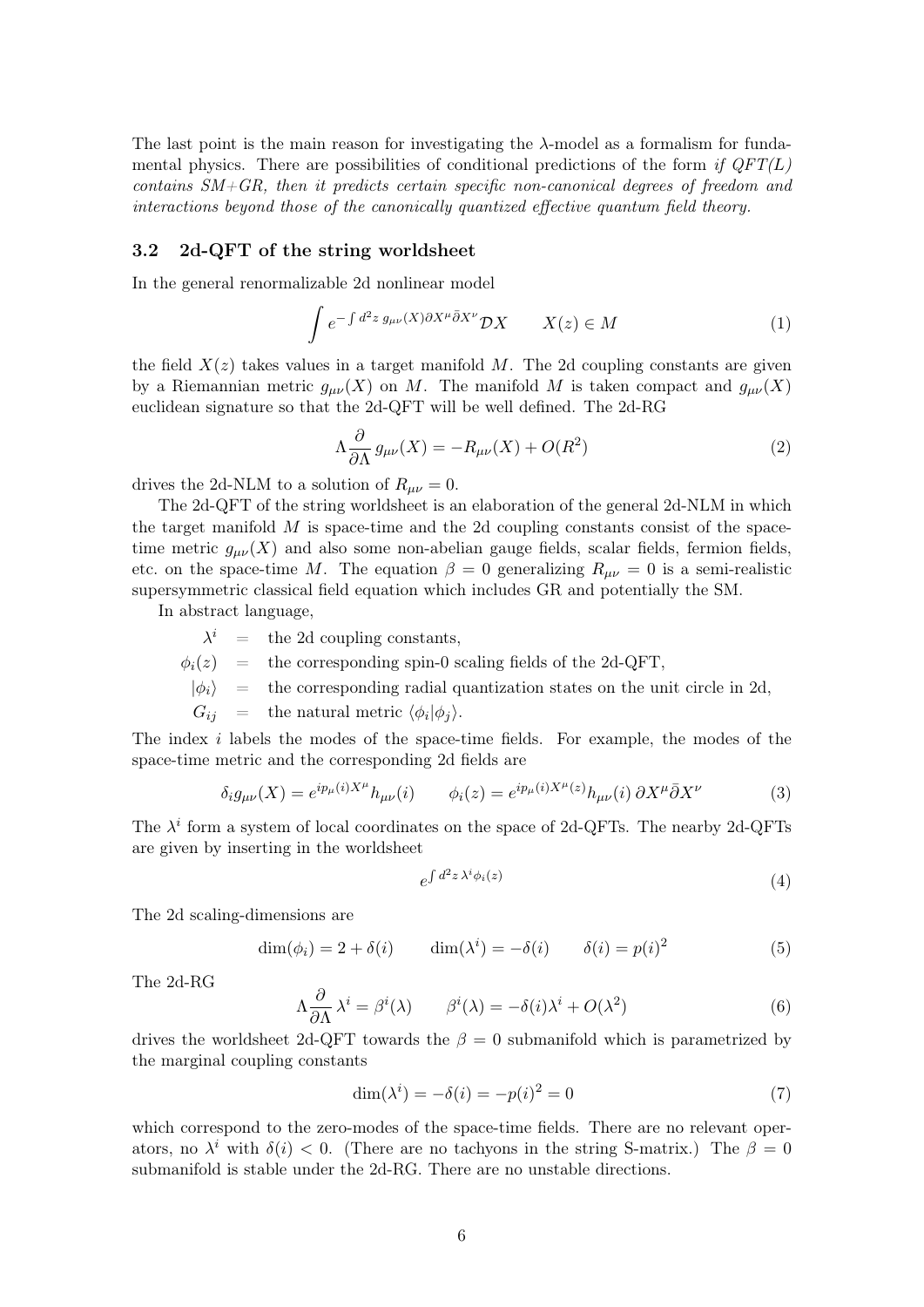### <span id="page-6-0"></span>3.3 Effective string S-matrix with IR cutoff  $L$

Let  $\mu^2 |dz|^2$  be the worldsheet metric. Impose a 2d UV cutoff  $\Lambda^{-1} \ll \mu^{-1}$ . The cutoff string propagator (the cutoff integral over 2d-cylinders) is

$$
\int_{0}^{\ln(\Lambda/\mu)} \left(\sum_{i,j} |\phi_i\rangle G^{ij} e^{-\tau \delta(i)} \langle \phi_j| \right) d\tau = \sum_{i,j} |\phi_i\rangle \frac{1 - e^{-L^2 \delta(i)}}{\delta(i)} G^{ij} \langle \phi_j|
$$
 (8)

where

$$
L^{2} = \ln(\Lambda/\mu) \qquad e^{-L^{2}\delta(i)} = (\Lambda/\mu)^{-\delta(i)} \qquad (9)
$$

The only modes that propagate are those that satisfy

$$
\delta(i) > L^{-2}
$$
 which is  $p(i)^2 > L^{-2}$  (10)

so the 2d UV cutoff  $\Lambda^{-1}$  puts an IR cutoff L on the string S-matrix. An effective 2d-QFT of the worldsheet gives an effective string S-matrix(L) with L given by  $L^2 = \ln(\Lambda/\mu)$ .

# <span id="page-6-1"></span>3.4 Effective 2d coupling constants  $\lambda^{i}(\Lambda)$

The effects of the 2d coupling constants  $\lambda^{i}(\Lambda)$  at 2d scale  $\Lambda^{-1}$  are suppressed by the 2d-RG running from  $\Lambda^{-1}$  up to  $\mu^{-1}$ 

$$
\lambda^{i}(\mu) = (\Lambda/\mu)^{-\delta(i)} \lambda^{i}(\Lambda) = e^{-L^{2}\delta(i)} \lambda^{i}(\Lambda)
$$
\n(11)

If  $L^2\delta(i) > 1$  then  $\lambda^i(\Lambda)$  is effectively irrelevant; its effects on the worldsheet are negligible. The only  $\lambda^{i}(\Lambda)$  that matter are the effectively marginal couplings

$$
\delta(i) < L^{-2} \qquad \text{which is} \qquad p(i)^2 < L^{-2} \tag{12}
$$

so there is a UV cutoff distance L on the modes of the space-time fields that are the coupling constants of the effective 2d-QFT of the worldsheet.

The 2d UV cutoff  $\Lambda^{-1}$  separates the 2d coupling constants  $\lambda^i$  into two subsets. The  $\lambda^{i}$  with  $\delta(i) > L^{-2}$  are effectively irrelevant. The corresponding  $\phi_{i}(z)$  are the vertex operators for the propagating modes in the effective string S-matrix. The  $\lambda^i$  with  $\delta(i)$  <  $L^{-2}$  are the effectively marginal coupling constants. These are not exact solutions of  $\beta = 0$ . They are the off-shell classical string backgrounds at distances  $>L$ . The off-shell classical backgrounds are prerequisites for quantum backgrounds at scales  $>L$ .

#### <span id="page-6-2"></span>3.5 Implement the S-matrix renormalization group

Consider the effect of a small handle in the worldsheet. A small handle is made by identifying the boundaries of two holes of radius  $r$  around two points  $z_1$  and  $z_2$  which are close together in the worldsheet. The identification is

$$
z \leftrightarrow z' \qquad (z - z_1)(z' - z_2) = r^2 e^{i\theta} \tag{13}
$$

Insert a sum over radial quantization states on each boundary circle. Integrate over the moduli  $z_1, z_2, r, \theta$ . The integral over  $\theta$  projects on the spin-0 states. The effect of the small handle becomes the bi-local insertion

$$
\frac{1}{2} \sum_{i_1, i_2} \int d^2 z_1 \, \phi_{i_1}(z_1) \int d^2 z_2 \, \phi_{i_2}(z_2) \int \limits_{\Lambda^{-1}}^{\frac{1}{2}|z_1 - z_2|} dr \, r^{-1 - \delta(i_1) - \delta(i_2)} \, g_{\text{str}}^2 G^{i_1 i_2} \tag{14}
$$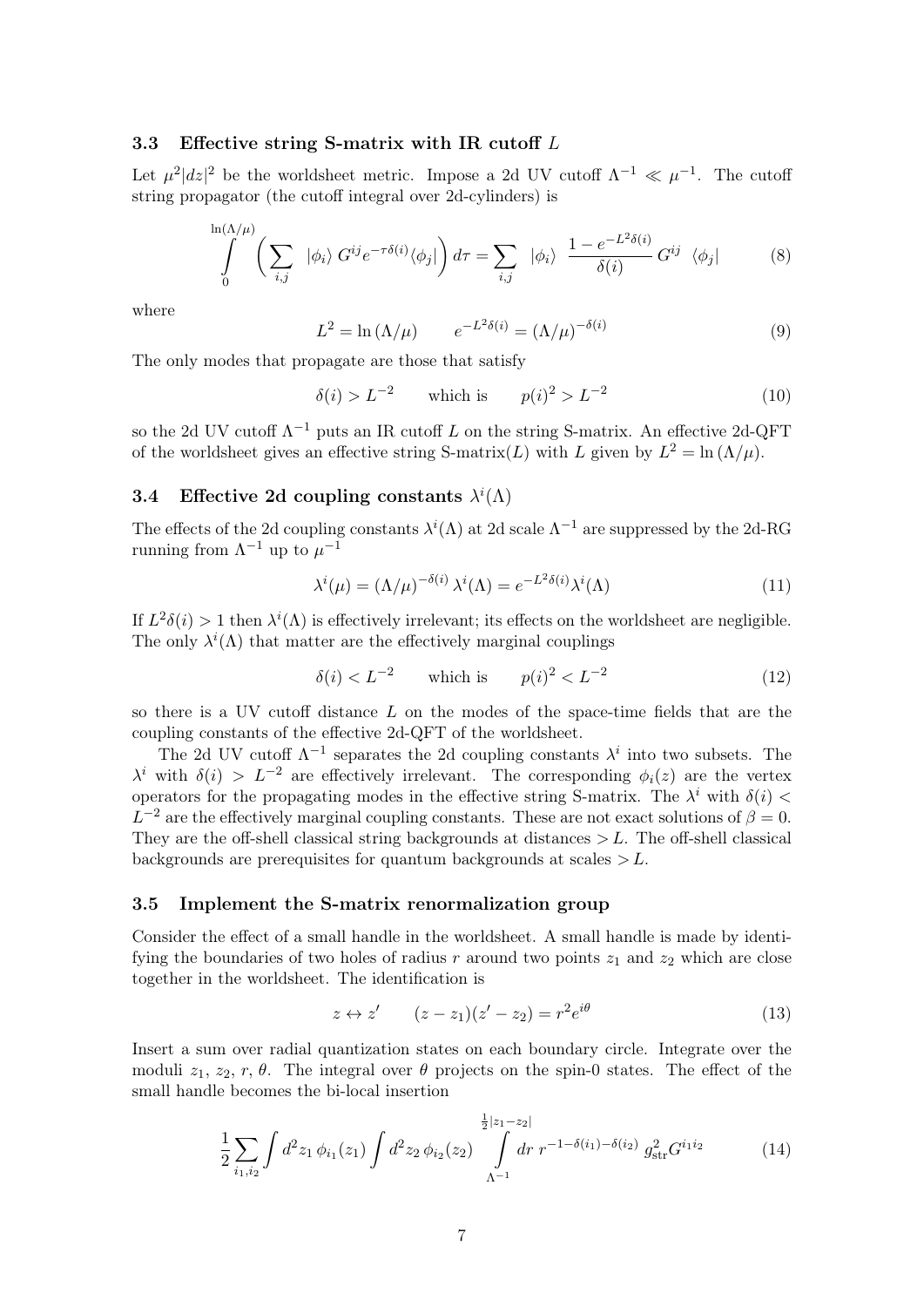where  $G_{i_1 i_2}$  is the natural metric on the space of 2d-QFTs and  $g_{str}$  is the string coupling constant. The integration region of interest here is  $\Lambda^{-1}$  <  $|z_1 - z_2| \ll \mu^{-1}$ . This is where the small handle contributes to the local worldsheet physics.

The cutoff dependent contribution comes from the effectively marginal fields

<span id="page-7-0"></span>
$$
\frac{1}{2} \sum_{\delta(i_1)\sim 0} \sum_{\delta(i_2)\sim 0} \int d^2 z_1 \, \phi_{i_1}(z_1) \int d^2 z_2 \, \phi_{i_2}(z_2) \, g_{\text{str}}^2 G^{i_1 i_2} \ln \left(\Lambda |z_1 - z_2|\right) \tag{15}
$$

The cutoff dependence of the small handle expressed by [\(15\)](#page-7-0) can be canceled by letting the effectively marginal 2d coupling constants  $\lambda^{i}$  fluctuate locally on the worldsheet. Make the  $\lambda^i$  into sources  $\lambda^i(z)$  so the worldsheet insertion becomes

$$
e^{\int d^2z \,\lambda^i(z)\phi_i(z)}\tag{16}
$$

Then set the  $\lambda^{i}(z)$  fluctuating with 2-point correlation function

<span id="page-7-1"></span>
$$
\langle \lambda^{i_1}(z_1) \lambda^{i_2}(z_2) \rangle = -g_{\text{str}}^2 G^{i_1 i_2} \ln \left( \Lambda | z_1 - z_2 | \right) \tag{17}
$$

The cancellation of the single small handle  $(15)$  by the gaussian  $\lambda$ -fluctuations  $(17)$  holds in every background 2d-QFT. Therefore the cutoff dependence of the entire nongaussian froth of small handles is canceled by  $\lambda$ -fluctuations governed by the 2d-NLM

<span id="page-7-2"></span>
$$
\int e^{-\int d^2z \, g_{\rm str}^{-2} G_{ij}(\lambda) \partial \lambda^i \bar{\partial} \lambda^j} \, e^{\int d^2z \, \lambda^i(z) \phi_i(z)} \, \mathcal{D}\lambda \qquad \lambda(z) \in \mathcal{M} \tag{18}
$$

This 2d-NLM is the  $\lambda$ -model. The target manifold is

- $\mathcal{M}$  = the manifold of effective worldsheet 2d-QFTs with 2d cutoff  $\Lambda^{-1}$ 
	- = the space of classical space-time fields with UV cutoff L given by  $L^2 = \ln(\Lambda/\mu)$

The sum over handles does not depend on the arbitrary choice of  $\Lambda^{-1}$  so the sum over  $\lambda$ -fluctuations at 2d distances  $\langle \Lambda^{-1} \rangle$  has the same effect as the sum over small handles, since either of these sums cancels the  $\Lambda^{-1}$  dependence of the sum over handles at 2d distances  $\geq \Lambda^{-1}$ . Therefore integrating out the  $\lambda$ -fluctuations at 2d distances  $\lt \Lambda^{-1}$  is equivalent to integrating out the froth of small handles. Integrating out the  $\lambda$ -fluctuations at 2d distances  $\langle \Lambda^{-1} \rangle$  produces an effective 2d-QFT with UV cutoff  $\Lambda^{-1}$  which gives an effective string  $S$ -matrix $(L)$  with IR cutoff L.

$$
\frac{\lambda\text{-model}}{0}
$$
 
$$
\xrightarrow[\Lambda^{-1}]{}
$$
 
$$
\xrightarrow[\Lambda^{-1}]{}
$$
 2d distance

The 2d-RG of the  $\lambda$ -model operates from smaller 2d distance  $\Lambda'^{-1}$  up to larger 2d distance  $\Lambda^{-1}$  by integrating out the  $\lambda$ -fluctuations at 2d distances between  $\Lambda'^{-1}$  and  $\Lambda^{-1}$ . This is equivalent to integrating out the small handles, taking the effective S-matrix $(L')$  with larger IR cutoff  $L'$  to the effective S-matrix( $L$ ) with smaller IR cutoff  $L$ . Thus the 2d-RG of the λ-model implements the S-matrix RG.

The "froth of small handles" has only a perturbative meaning in string theory. The λ-model replicates the perturbative froth and is a nonperturbatively well defined 2d-NLM. So the  $\lambda$ -model gives nonperturbative meaning to the froth of small handles.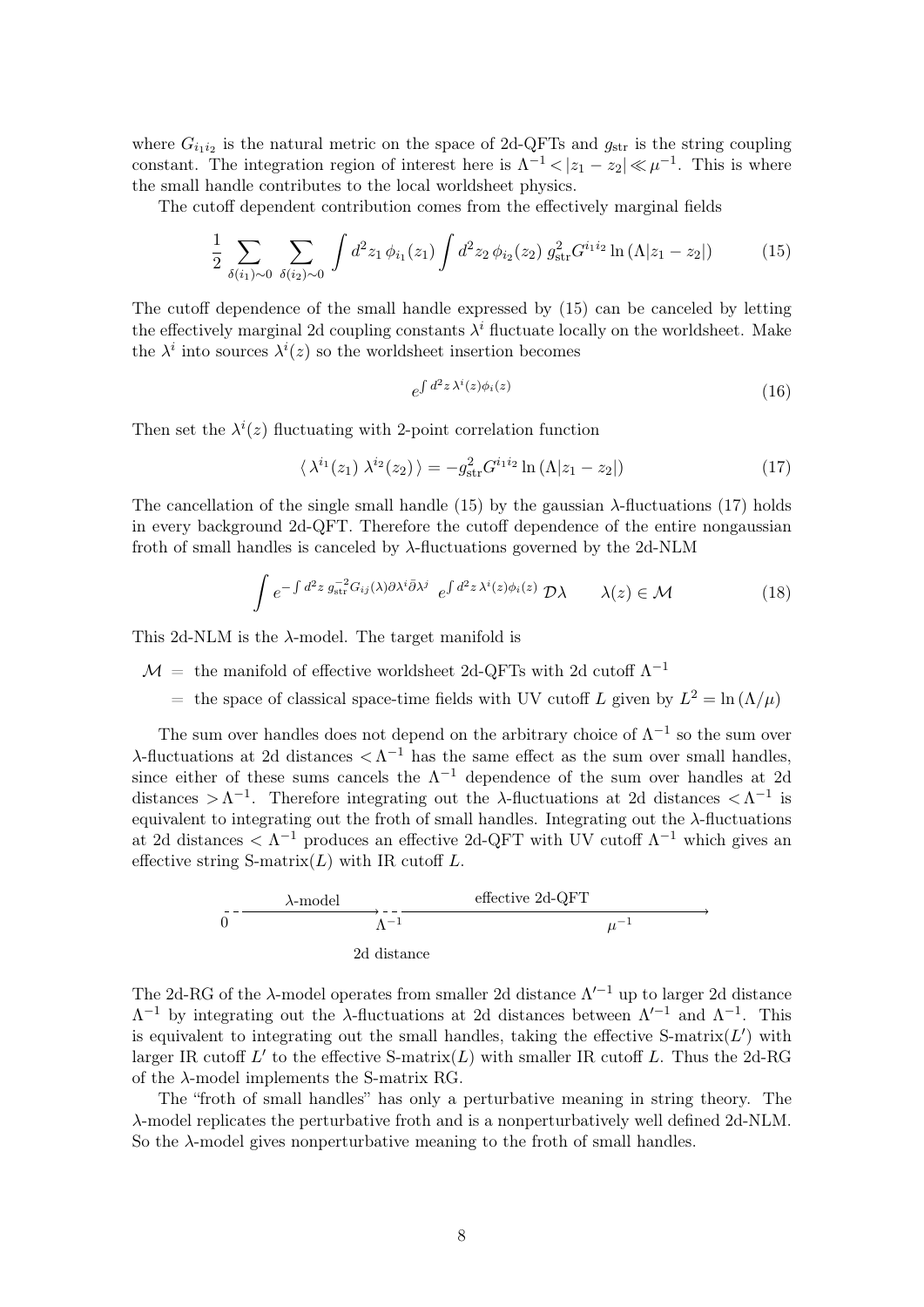### <span id="page-8-0"></span>3.6 Production of an effective QFT with UV cutoff  $L$

Like any 2d-NLM, the  $\lambda$ -model is specified by two pieces of data

- the metric  $g_{\text{str}}^{-2}G_{ij}(\lambda)$  on the target manifold  $\mathcal M$
- the a priori measure  $\rho(\lambda)d\lambda$  on the target manifold M from which comes the functional volume element in the functional integral [\(18\)](#page-7-2)

$$
\mathcal{D}\lambda = \prod_{z} \rho(\lambda(z)) d\lambda(z) \tag{19}
$$

A point z in the effective worldsheet represents a 2d block of dimensions  $\Lambda^{-1} \times \Lambda^{-1}$ . The measure  $\rho(\lambda(z)) d\lambda(z)$  summarizes the  $\lambda$ -fluctuations inside the block that have been integrated out, hence a priori meaning from the earlier or from what has gone before.

The a priori measure  $\rho(\lambda)d\lambda$  evolves under the 2d-RG. It diffuses in M because of the  $\lambda$ -fluctuations. At the same time the  $\lambda^i$  are flowing along  $\beta^i(\lambda)$  towards the  $\beta = 0$ submanifold. So  $\rho(\lambda) d\lambda$  evolves under a driven diffusion process. Taking  $d\lambda$  to be the metric volume element, so  $\rho(\lambda)$  is a function on M, the driven diffusion equation is

$$
\Lambda \frac{\partial}{\partial \Lambda} \rho(\lambda) = \nabla_i \left( g_{\rm str}^2 G^{ij} \partial_j + \beta^i \right) \rho(\lambda) \tag{20}
$$

Integrating out the  $\lambda$ -fluctuations up to  $\Lambda^{-1}$  drives  $\rho(\lambda)d\lambda$  to the equilibrium measure

$$
\rho(\lambda)d\lambda \to e^{-g_{\rm str}^{-2}S(\lambda)}d\lambda \quad \text{where} \quad \beta^i = G^{ij}\partial_j S
$$

The  $\lambda^i$  are the space-time field modes with UV cutoff L so the a priori measure  $\rho(\lambda)d\lambda$  is the functional integral of an effective QFT(L) with classical action  $g_{\text{str}}^{-2}S(\lambda)$ .

The  $\lambda$ -model produces an effective 2d-QFT and an effective a priori measure  $\rho(\lambda)d\lambda$ at every 2d distance  $\Lambda^{-1} \ll \mu^{-1}$ . Thus the  $\lambda$ -model produces an effective S-matrix(L) and an effective QFT(L) at every distance  $L \gg 1$ . The consistency conditions C1, C2, C3 are automatically satisfied. The S-matrix RG acts on S-matrix $(L)$  by design. The QFT RG acts on  $QFT(L)$  because of the decoupling of the effectively irrelevant  $\lambda^{i}(\Lambda)$  in the 2d-RG. The agreement between S-matrix(L) and QFT(L) on scattering amplitudes at scales  $\sim L$ is guaranteed because the scattering amplitudes of  $S$ -matrix $(L)$  near the IR cutoff L are given by the 2d correlation functions of vertex operators near the 2d UV cutoff  $\Lambda^{-1}$  which are determined by the a priori measure  $\rho(\lambda) d\lambda$  which is QFT(L).

### <span id="page-8-1"></span>3.7 Possible non-canonical degrees of freedom and couplings in SU(2) and SU(3) quantum gauge theory

The  $\lambda$ -model is a nonperturbative 2d-NLM with possibilities of nonperturbative semi-classical 2d effects [\[4\]](#page-14-3). These would be 2d winding modes associated to  $\pi_1(\mathcal{M})$  and 2d instantons associated to  $\pi_2(\mathcal{M})$  where the target manifold M is the manifold of spacetime fields. Suppose the  $\lambda$ -model produces an effective QFT(L) with SU(N) gauge fields in four macroscopic space-time dimensions. Then the mathematical results

$$
\pi_k
$$
 of the manifold of SU(N) gauge fields on  $\mathbb{R}^4 \cup {\infty} = \pi_{k+3}(\text{SU}(N))$ 

$$
\pi_4({\rm SU}(2)) = \mathbb{Z}_2 \qquad \pi_5({\rm SU}(2)) = \mathbb{Z}_2 \qquad \pi_4({\rm SU}(3)) = 0 \qquad \pi_5({\rm SU}(3)) = \mathbb{Z}
$$

(21)

imply that there are 2d winding modes when the gauge group is  $SU(2)$  and 2d-instantons when the gauge group is  $SU(2)$  or  $SU(3)$ . These nonperturbative semi-classical effects in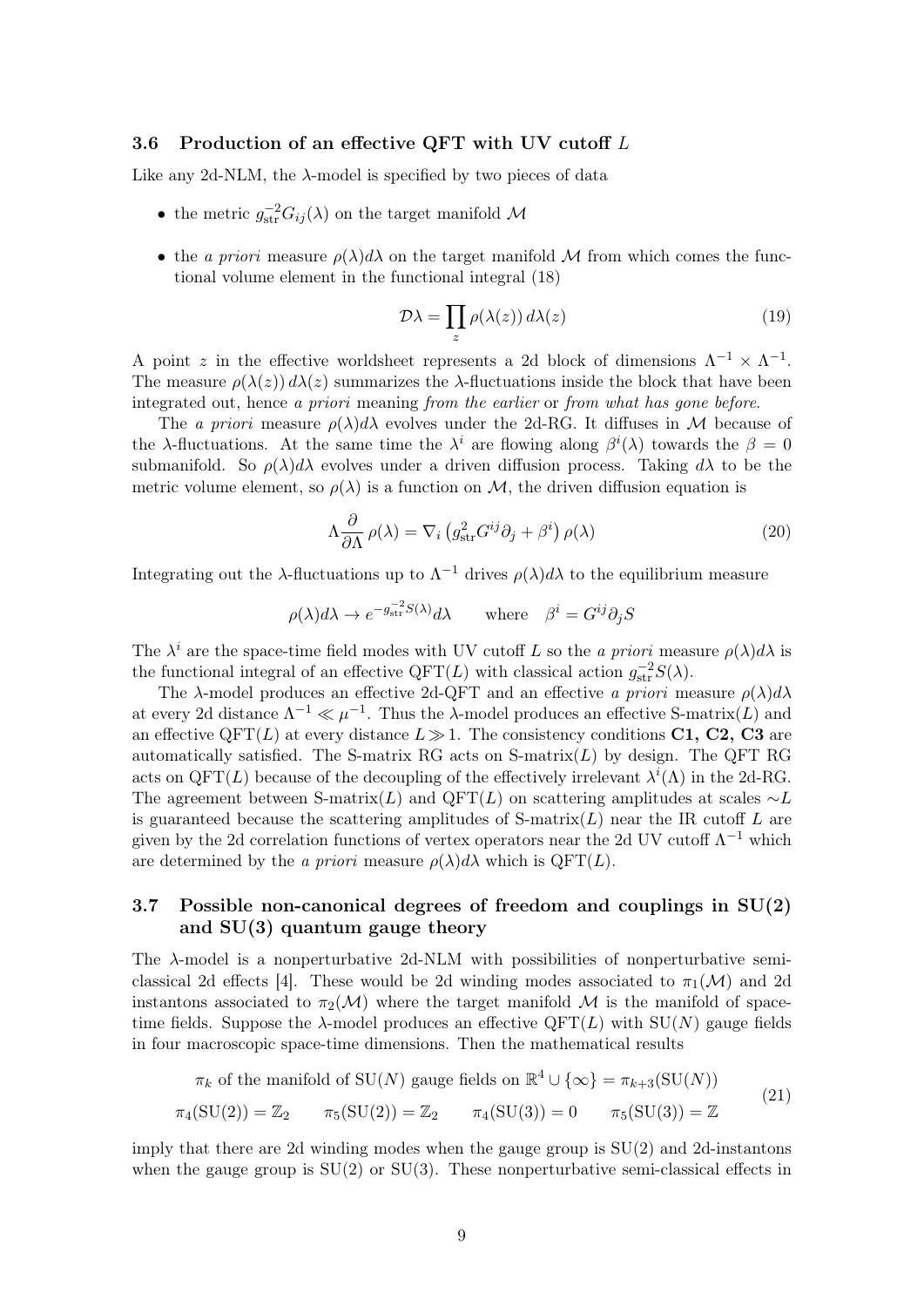the  $\lambda$ -model offer possibilities of conditional predictions of the form if the  $\lambda$ -model produces  $SM+GR$  then it also produces non-canonical degrees of freedom from the  $\mathbb{Z}_2$  winding mode in the SU(2) gauge fields and non-canonical interactions from the 2d instantons in the  $SU(2)$  and  $SU(3)$  gauge fields.

#### <span id="page-9-0"></span>3.8 2d winding modes and 2d instantons

Let the gauge field  $A_{+-}(u,0)$  be an SU(2) instanton-anti-instanton configuration on  $\mathbb{R}^4$ in the limit where one or both of the instanton sizes goes to zero. The parameter  $u$  is the relative orientation. It lies in the adjoint representation  $SU(2)/\mathbb{Z}_2$ . The remaining moduli of the instanton-anti-instanton pair are left implicit.  $A_{+-}(u, 0)$  is a solution of the Yang-Mills equation (which is the 2d-RG equation  $\beta = 0$ ). The nontrivial element of  $\pi_1 = \mathbb{Z}_2$  is the nontrivial closed loop in  $SU(2)/\mathbb{Z}_2$ . Blowing up the zero-size instanton to a small size  $\rho$  gives a four-parameter family of gauge fields  $A_{+-}(u, \rho)$  which is an  $\mathbb{R}^4/\mathbb{Z}_2$ orbifold. The 2d winding mode is the  $\mathbb{Z}_2$  twist field of this orbifold. The moduli of the  $\mathbb{Z}_2$ twist field are the remaining moduli of the instanton-anti-instanton pair (including their fermionic zero-modes).

The 2d instantons in the SU(2) and SU(3) gauge fields on  $\mathbb{R}^4$  are also found in zero-size instanton-anti-instanton configurations. For  $SU(3)$  the relative orientation of a zero-size instanton-anti-instanton pair is parametrized by  $SU(3)/U(1)$  which has a topologically nontrivial 2-sphere. For SU(2) the minimal nontrivial 2-sphere is in the zero-size configurations of two instantons and two anti-instantons.

### <span id="page-9-1"></span>3.9 Vacuum condensate of SU(2) Yang-Mills flow defects

Suppose the target manifold includes  $SU(2)$  gauge fields on  $\mathbb{R}^4$ . Suppose a portion of the a priori measure falls in the  $\mathbb{Z}_2$ -odd sector. Then the  $\lambda$ -model will contain a gas of  $\mathbb{Z}_2$ twist fields. Each  $\mathbb{Z}_2$  twist field will pin the worldsheet to an orbifold point, a zero-size instanton-anti-instanton pair. But any  $\mathbb{Z}_2$ -even cluster of twist fields will be unstable, perched high up at twice the instanton action without topological protection against being pushed by the 2d-RG down to the flat  $SU(2)$  gauge field. The 2d-RG acts on the  $SU(2)$ gauge fields as the Yang-Mills flow — the gradient flow of the Yang-Mills action. For each orbifold fixed point  $A_{+-}(1, 0)$  in which the instanton and anti-instanton are aligned, there is a unique downward trajectory  $A_{\text{YM}}(t)$  that starts from  $A_{+-}(1, 0)$  at  $t = -\infty$  and ends at  $t = +\infty$  at the flat gauge field. The instanton and anti-instanton grow together and annihilate along the downward trajectory.

A  $\mathbb{Z}_2$ -even cluster of twist fields will appear in the worldsheet as a Yang-Mills flow defect operator

$$
\left(\begin{matrix} \cdot & \cdot & \cdot \\ \cdot & \cdot & \cdot \\ \cdot & \cdot & \cdot \end{matrix}\right) \longrightarrow
$$

The core is the  $\mathbb{Z}_2$ -even cluster of twist fields. The inner dotted arrow is the slow flow in the  $\beta \approx 0$  region near the orbifold fixed point. The fast part of the flow is between the solid circles. The outer dotted arrow is the slow flow near the flat gauge field. The 2d gas of these defects will produce a vacuum condensate in the effective  $QFT(L)$ . The downward Yang-Mills trajectory will determine the properties of the condensate. The initial and final stages of the trajectory can be controlled by perturbing around  $\beta = 0$ . The intermediate stage can at least be calculated numerically.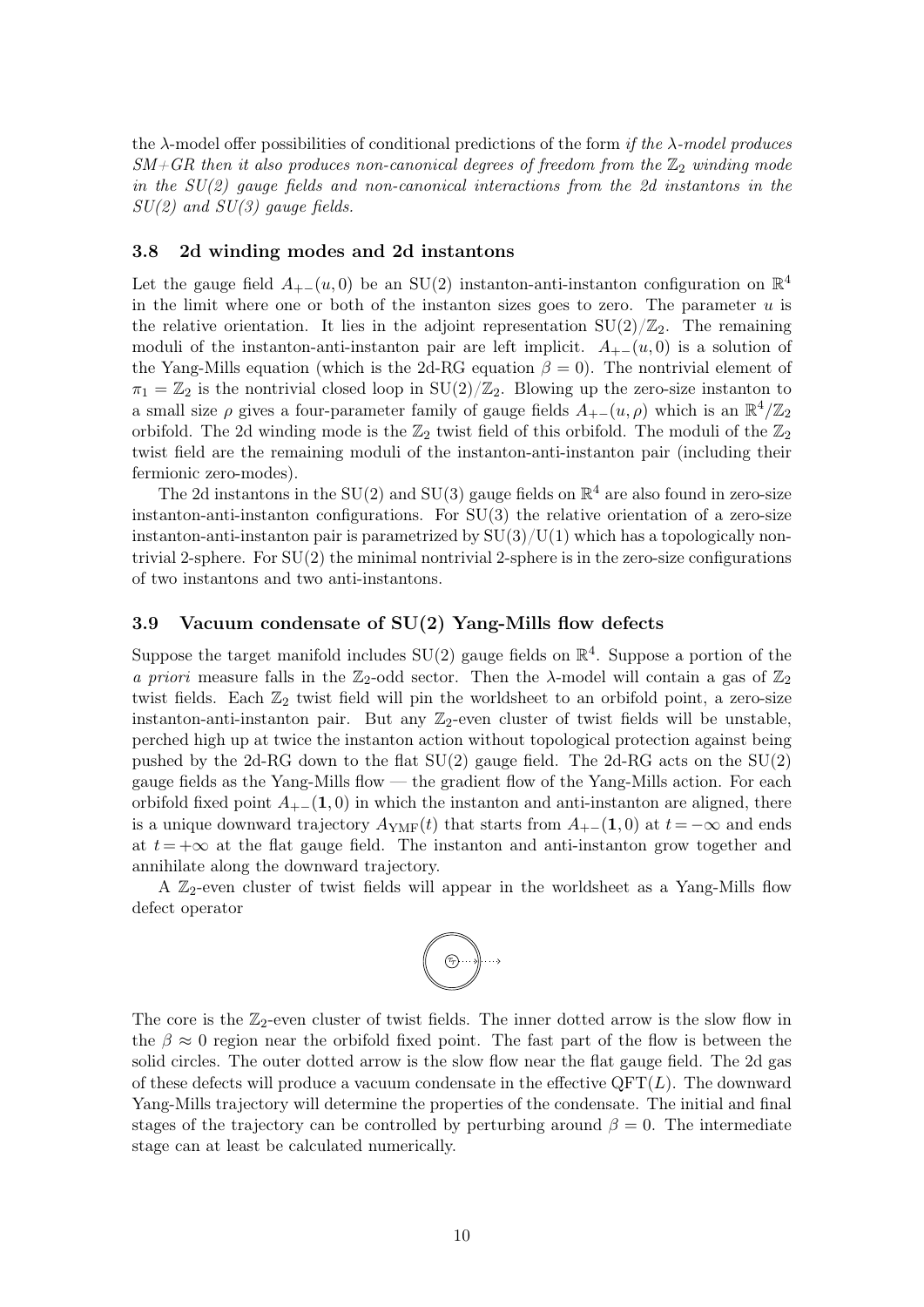# <span id="page-10-0"></span>4 To do

Most urgent is to determine if the  $\lambda$ -model does in fact make conditional predictions of observable non-canonical effects in  $SU(2)$  and  $SU(3)$  gauge theory in 4 dimensions. This requires figuring out how to calculate semi-classical corrections to the a priori measure of the  $\lambda$ -model coming from the 2d winding modes and instantons. Most promising would seem to be the vacuum condensate of  $\mathbb{Z}_2$  winding modes for SU(2) gauge fields sketched in section [3.9](#page-9-1) above. If such conditional predictions can be made and checked, then there will be compelling motivation for further investigation of the  $\lambda$ -model. There are many basic questions to investigate. Most of the technical foundation remains to be built. But the effort might not be worthwhile unless and until there is a successful conditional prediction.

The  $\lambda$ -model operates at 2d distances up to  $\Lambda^{-1}$ . The space-time distance scale L is given by  $L^2 = \ln(\Lambda/\mu)$ . So the  $\lambda$ -model builds QFT(L) from the largest distances *down* to L (nevertheless ensuring that the QFT RG is satisfied). This top-down construction of effective QFT might have useful consequences concerning naturalness or its lack.

The a priori measure  $\rho(\lambda)d\lambda$  is a measure on the target manifold which is the space of effective 2d-QFTs of the string worldsheet. In the extreme limit  $L \to \infty$ ,  $\Lambda^{-1} \to 0$ , only the exactly marginal 2d couplings  $\lambda^i$  fluctuate. The target manifold at  $L = \infty$ ,  $\Lambda^{-1} = 0$ is the space of worldsheet 2d conformal field theories which give idealized asymptotic Smatrices. The  $\lambda$ -model dynamically produces a measure  $\rho(\lambda)d\lambda$  on this space of idealized classical backgrounds. Only if some portion of the measure concentrates near a background with large space-time dimensions will  $\rho(\lambda)d\lambda$  take the form of the functional integral of an effective  $\text{QFT}(L)$  at  $L < \infty$ . Exploring the dynamics of such concentration and the variety of places the measure might concentrate is an intimidating task. More practical is to suppose that some part of the measure does concentrate near a large 4d space-time with space-time fields that include those of the SM+GR, then try to make predictions conditional on this assumption. If these predictions can be checked against experiment, then it might be worth asking if the  $\lambda$ -model does in fact cause some portion of  $\rho(\lambda)d\lambda$  to concentrate at backgrounds with macroscopic 4d space-times.

Wick rotation is an after-thought. Space-time euclidean signature is assumed so that the 2d-NLM of the worldsheet will be a well defined effective 2d-QFT. Then only finitely many modes  $\lambda^{i}(\Lambda)$  of the space-time fields fluctuate and their fluctuations are governed by a positive definite metric  $G_{ij}(\lambda)$ . So the  $\lambda$ -model is an effective mechanism. Wick rotation is to be carried out ad hoc in the effective  $\text{QFT}(L)$  and in the effective S-matrix(L), if and when the *a priori* measure concentrates at a macroscopic space-time. There is no hint of an explanation of Wick rotation in this machinery.

Cosmology might be done by relating the distance scale  $L$  to the time scale of the cosmological observer, the early universe being described by an outgoing scattering state in S-matrix(L) and the later universe by a state in  $QFT(L)$ .

# Appendix. Notes on the line of thought

### <span id="page-10-1"></span>A.1 Search for a mechanism that produces QFT

The ideas expressed in this note were developed mainly during the period 1977–2002 in the process of searching for and eventually formulating a mechanism that would produce quantum field theory.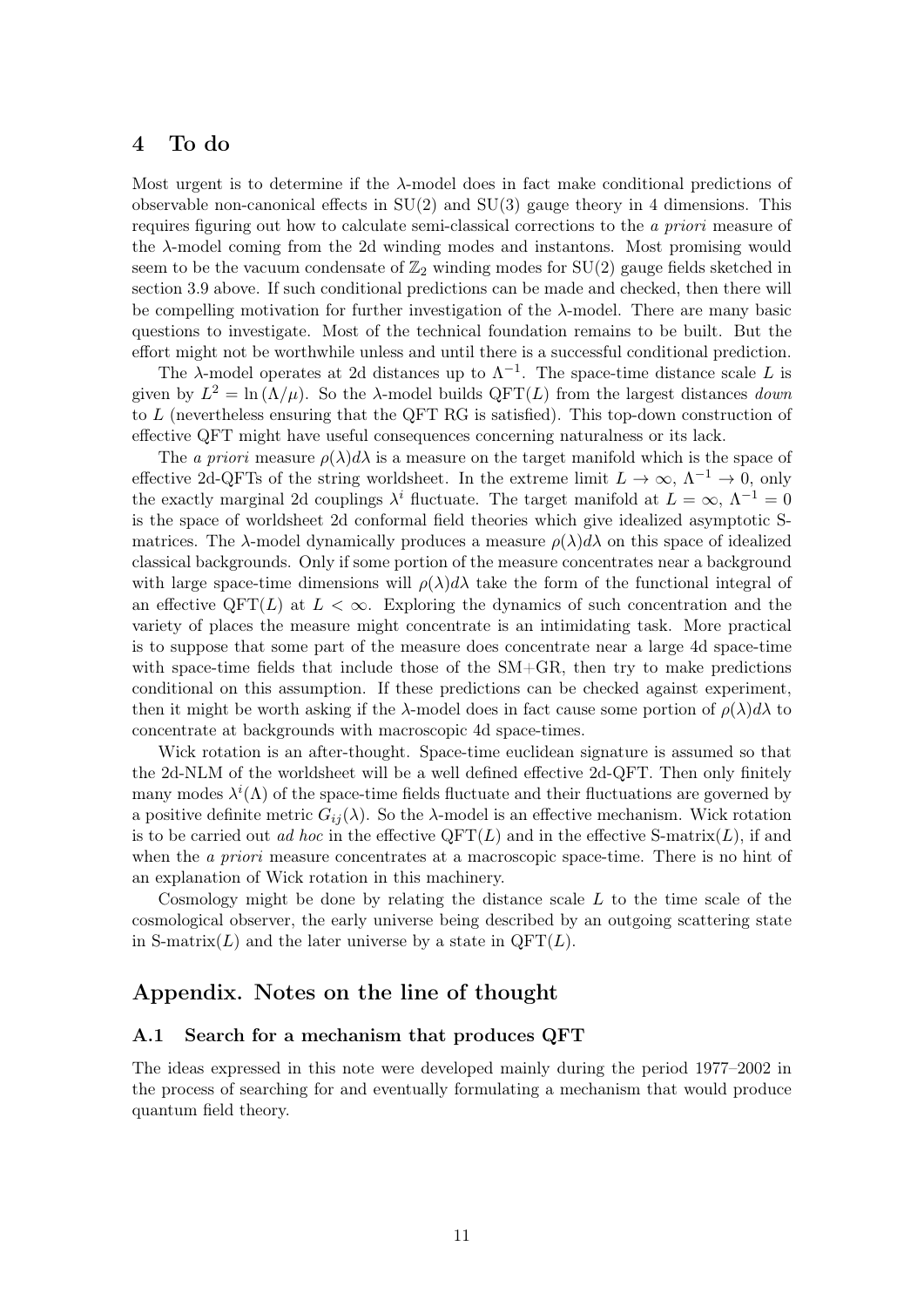#### The 2d-RG as a mechanism for space-time physics (1977–79)

The line of thought began with the renormalization of the general 2d nonlinear model

$$
\int e^{-\int d^2z \, g_{\mu\nu}(X)\partial X^{\mu}\bar{\partial}X^{\nu}} \mathcal{D}X \qquad X(z) \in M \tag{22}
$$

where  $g_{\mu\nu}(X)$  is a Riemannian metric on a manifold M. The 2d-RG

$$
\Lambda \frac{\partial}{\partial \Lambda} g_{\mu\nu}(X) = -R_{\mu\nu}(X) + O(R^2)
$$
\n(23)

drives the 2d-NLM to a solution of  $R_{\mu\nu} = 0$ . This was very exciting (at least for me). The 2d-RG appeared as a mechanism that produces solutions of a GR-like space-time field equation  $R_{\mu\nu} = 0$ . This suggested the possibility that a mechanism — the 2d-RG – might actually be the answer to questions like where does space-time field theory come from? or even where do the laws of physics come from? The goal became a mechanism that actually produces the laws of physics (instead of the goal of fundamental principles such as symmetry to constrain the laws of physics).

It had become clear by the late 1970s that there are far too many effective QFTs. A mechanism was needed that would produce effective QFT more selectively than the QFT renormalization group. The 2d-RG seemed promising for the purpose since it at least produced solutions of classical field theory. The goal became a mechanism that produces quantum field theory and that has the 2d-RG as its classical limit.

The general 2d-NLM had two other shortcomings as a mechanism for producing spacetime physics. First, the solutions of  $\beta = 0$ , the 2d-RG fixed points, have unstable directions along which the RG flow diverges from the fixed point rather than converges. Second, the  $\beta = 0$  equation  $R_{\mu\nu} = 0$  is not quite Einstein's equation.

#### The 2d-RG incorporated into string theory (1981–85)

In the early 1980s it was realized that the 2d-RG fixed point equation  $\beta = 0$  (i.e., 2d scale invariance) is a consistency condition for calculating the string S-matrix from a worldsheet 2d-QFT. The string worldsheet is a supersymmetric 2d-QFT containing additional 2d degrees of freedom besides  $X(z)$ . The 2d coupling constants are, in addition to the spacetime metric  $g_{\mu\nu}(X)$ , a collection of non-abelian gauge fields, scalar fields, fermion fields, etc. on space-time. The string worldsheet resolved the two shortcomings of the basic 2d-NLM. First, the 2d supersymmetry of the string worldsheet eliminates the unstable directions at the fixed points (the tachyons in the S-matrix). Second, the worldsheet  $\beta = 0$ equation generalizing  $R_{\mu\nu} = 0$  is a semi-realistic supersymmetric classical field equation that includes GR and potentially the SM.

In the mid-1980s, several assumptions and mathematical idealizations became truisms:

- 1. The string S-matrix was taken to be an asymptotic S-matrix without IR cutoff a "theory of everything".
- 2. The string backgrounds were taken to be the conformally invariant worldsheet 2d-QFTs from which such asymptotic string S-matrices are derived — the exact worldsheet solutions of  $\beta = 0$  given by Calabi-Yau manifolds  $(R_{\mu\nu} = 0)$  and generalizations.
- 3. It was assumed that the IR physics of string theory is the supersymmetric QFT that happens to have the same low momentum scattering amplitudes as the asymptotic string S-matrix. The string backgrounds were conflated with those supersymmetric QFTs.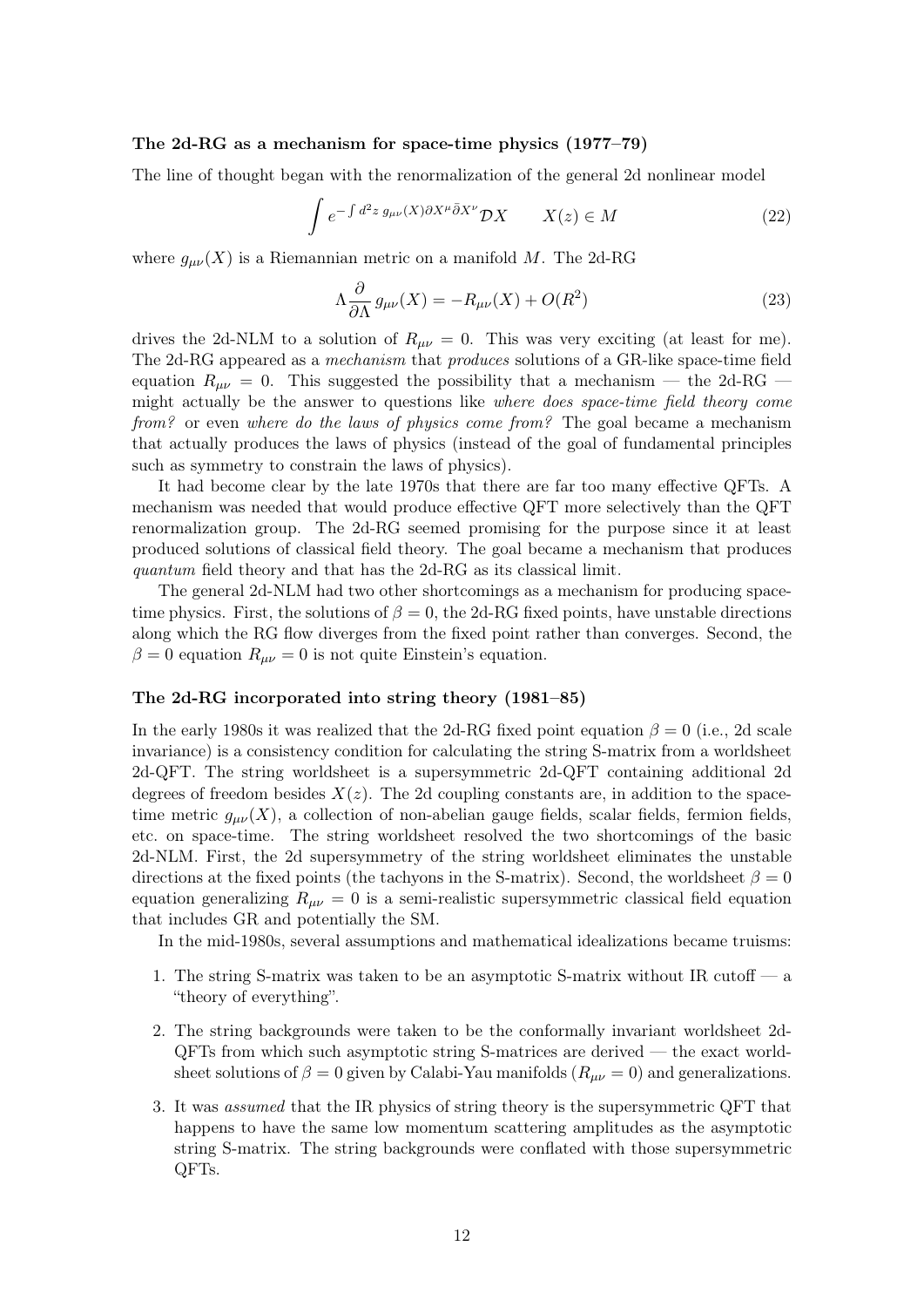4. It was assumed that there must exist a microscopic QFT or some other kind of microscopic mechanical hamiltonian system from which the string S-matrix is derived.

#### Questions (1987)

Circa 1987, the key questions seemed to me to be:

- 1. How does the 2d-RG act in string theory as a mechanism? The fixed point equation  $\beta = 0$  is only a consistency condition for the string S-matrix recipe.
- 2. Where does quantum field theory come from in string theory? What produces a functional integral over space-time fields?
- 3. What is the quantum string background? It should be a quantum state in a QFT.

#### The  $\lambda$ -model (1988-2002)

The attempt to answer these questions was a long-drawn-out process. One seed was the idea that the string background is encoded in the local 2d physics of the worldsheet. Another seed was the vague notion that nonperturbative effects in string theory might come from infinite genus worldsheets. Eventually, these were combined in the idea that a froth of small handles would contribute to the local 2d physics of the worldsheet and thus to the string background. This motivated the calculation of the log divergence in the contribution of a single small handle which took the form of a bi-local insertion in the worldsheet (as in section [3.5](#page-6-2) above). This log divergence was a strong signal. The infrared log divergence of the scalar field 2-point function plays a fundamental role in 2d-QFT. Thus the idea of setting the 2d coupling constants fluctuating as 2d scalar fields  $\lambda^{i}(z)$  with the 2d-IR log divergence of the scalar field fluctuations cancelling the 2d UV log divergences of the small handles.

The essential role of a 2d distance scale  $\Lambda^{-1}$  as 2d UV cutoff in the string worldsheet and as 2d IR cutoff on the  $\lambda$ -fluctuations required abandoning the idealized asymptotic string S-matrix "of everything" for an effective string S-matrix with IR cutoff L (as in section [3.3](#page-6-0) above). Integrating out the froth of small handles became the S-matrix RG.

Recognizing that the a priori measure  $\rho(\lambda)d\lambda$  of the 2d-NLM would govern the local worldsheet physics led to identifying  $\rho(\lambda)d\lambda$  as the functional integral of the effective spacetime QFT that is the quantum string background (as in sections [3.4](#page-6-1) and [3.6](#page-8-0) above).

At this point the task became to identify semi-classical 2d effects in the λ-model that might lead to checkable predictions.

#### <span id="page-12-0"></span>A.2 Pragmatism and the S-matrix philosophy

The S-matrix has been proposed as a formal structure for fundamental physics at several points in history when QFT has seemed to hit a wall. The history is recounted in [\[5\]](#page-14-4). Heisenberg first proposed using the S-matrix as a fundamental formalism in the 1940s in response to the divergences of perturbative QED and the difficulty of accounting for cosmic ray showers. In the 1960s the S-matrix bootstrap program was proposed in response to the plethora of mesons and baryons and their strong couplings. On both occasions QFT overcame its difficulties and the S-matrix proposals lapsed. The third occasion was the string S-matrix proposal of the early 1970s which attracted interest at least in part because of the incompatibility between GR and QFT when extrapolated down to the Planck length.

Heisenberg's explicit rationale for using the S-matrix was the principle that fundamental physics should be expressed in terms of what is actually observed. This principle has had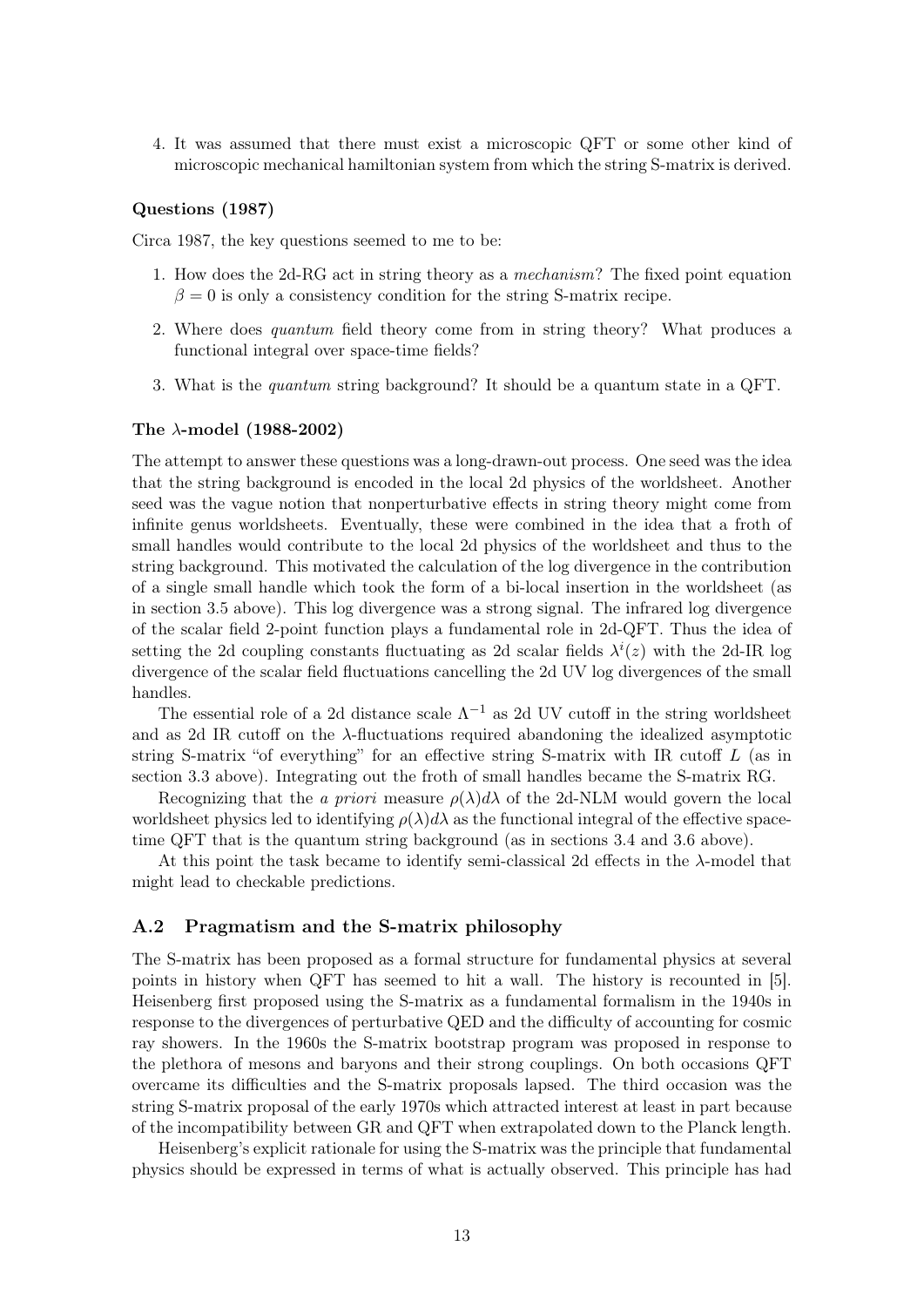notable successes in fundamental theoretical physics. For example, the route of Bohr and Heisenberg to Matrix Mechanics was guided by focussing on observable transitions. But the principle was not followed literally. Matrix Mechanics in the end described the world by quantum states and transition amplitudes which are not themselves observable. Only their absolute squares are observable. The strategy of focussing on what is observable led to a formalism, Matrix Mechanics, that reliably produces observable quantities. A pragmatic version of the principle might be use the minimal formal machinery that is useful to produce the observable quantities of physics. Quantum Mechanics in the form of QFT is so successful at producing observable quantities that it can be considered to be "what is observable" at distances greater than about  $(10^3 \text{GeV})^{-1}$ .

The S-matrix philosophy proposed replacing Quantum Mechanics and QFT with an asymptotic S-matrix. But the asymptotic S-matrix is an extreme idealization of what is observable. All the useful work of physics at distances larger than the elementary particle frontier uses Quantum Mechanics or its effective approximation Classical Mechanics. Is it feasible, for example, to describe the behavior of a galaxy in terms of an S-matrix? If fundamental physics is formulated as an S-matrix, what produces effective QFT and effective Quantum Mechanics and effective Classical Mechanics?

On the other hand, a pragmatic version of the S-matrix philosophy does seem reasonable. Scattering amplitudes describe what is observable at short distances where 'short' is relative to the size of the observer. An effective S-matrix with an IR cutoff  $L$  is a practical formulation of what we can actually observe at distances smaller than the limit of our best hamiltonian quantum mechanical model.

From this point of view string theory is interesting not because it offers an S-matrix "theory of everything" but rather because it is a way to construct a self-consistent Smatrix for short distance physics without requiring a short distance QFT. A short distance S-matrix that does not require a short distance QFT is entirely suitable in a pragmatic version of the S-matrix philosophy. The only way to construct an S-matrix before string theory was to derive it from a QFT. But that does not mean that every S-matrix and in particular the string S-matrix must be derived from a microscopic QFT.

The pragmatist philospher C. S. Peirce (a contemporary of Ernst Mach) proposed that the symbolic tools of science take their significance from the work that they do. (This might well be a selective, idiosyncratic reading of Peirce.) A pragmatic strategy is to shape the formalism of fundamental physics for the work it needs to perform. The pragmatic view argues against pursuit of mathematical beauty, against pursuit of beautiful fundamental principles, against attempting to extrapolate to an absolutely fundamental theory based on absolutely fundamental principles. A successful fundamental theory may eventually be based on beautiful principles and formulated in beautiful mathematics. But there is no telling how far away that is or in what direction. There is no telling in advance which mathematically beautiful forms will prove useful for fundamental physics. Meanwhile, a practical strategy is to try to make incremental improvements in the formalism of fundamental physics that can actually do useful work in describing the fundamental physics of the real world.

# Acknowledgments

A draft of this note was presented in the Quantum Gravity Seminar of the Perimeter Institute. I thank the members of the Quantum Gravity Group for their comments and hospitality. I also thank E. Rabinovici, G. Moore, and I. Nidaiev for comments and questions. This work was supported by the New High Energy Theory Center of Rutgers University.